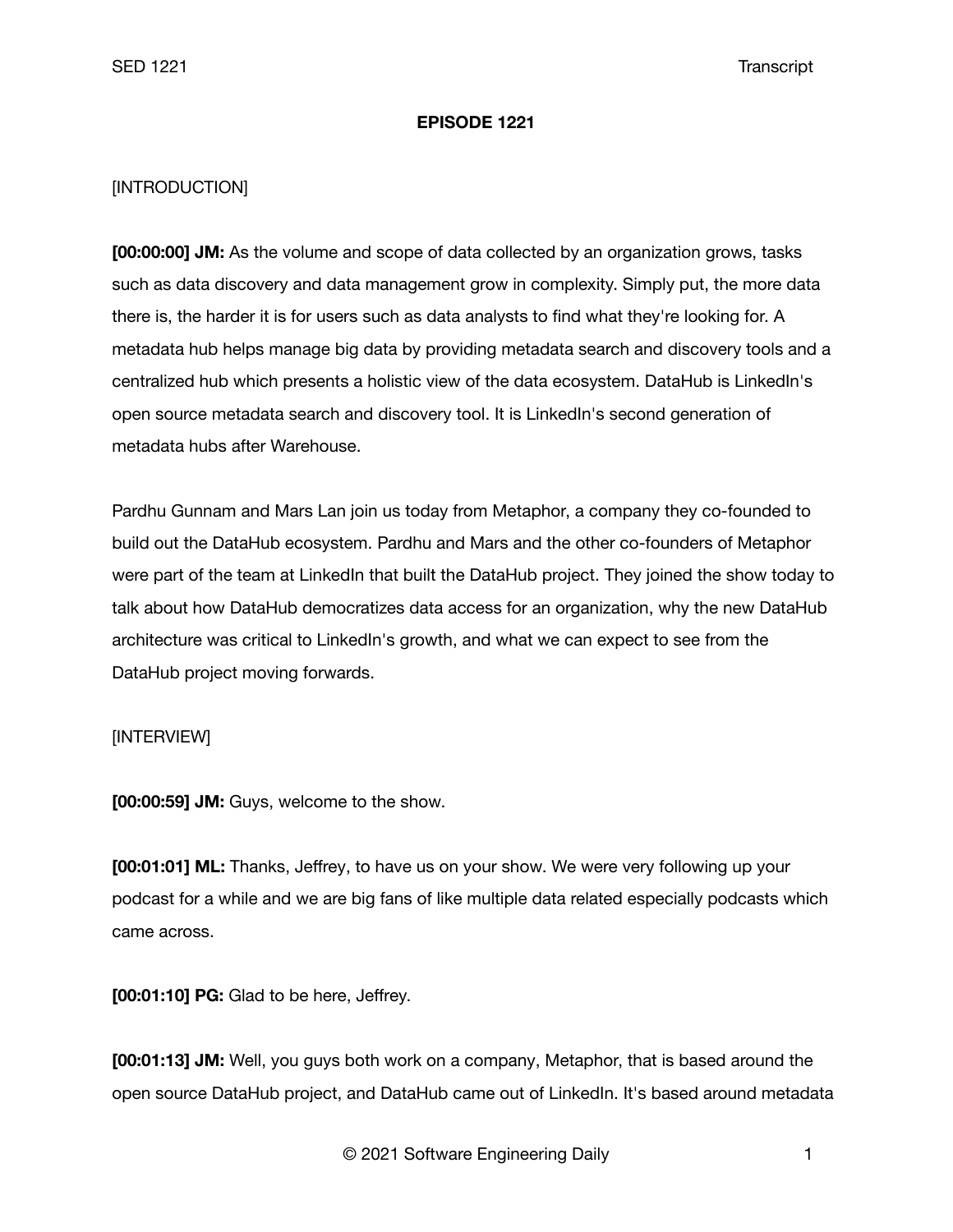search and discovery. Could you give some context on what metadata means in the context of this conversation?

**[00:01:35] ML:** Sure. I can give you a sort of a broad definition of metadata, which is the sort of the definition we usually use. Everybody will probably give you the canonical as of, "Well, it's data about data," but that is of course very, very abstract. And so to us we feel like this is a more concrete definition of that would be context about data. So obviously, no doubt, nowadays companies collect huge amount of data, but the flip side of that is a lot of time these data are collected and the sort of the context or processes and whatnot, a lot of these contacts associated with these data are lost. So when people actually try to make use of the data, they have to kind of kind of scramble and then go through various means to gather all these data. So any data that was helping a data scientist, or data engineers, or ML practitioner, to better understand the data they're looking at or finding. That all qualify as metadata.

And if you want to dig a little bit further into it you can sort of categorize them typically into three areas. There will be one that's typically about technical metadata. These are the things that people might think of metadata immediately when you talk about metadata, things like schema, the shape of the data, the quality of the data, et cetera. These are kind of like the technical metadata you gather from the source. And there's also business metadata. These are things that sort of people put context, put the data in the context of businesses, right? So it describes what kind of business entity you're talking about. Who owns the data? Et cetera. These are things that people sort of additionally augment the data in the context of a business to help understand the data.

And then finally there's the operational metadata. These are things that lineage, job that ran the status of the job. How many records was produced? And so on so forth. These are operational things that happen as you manipulate data and then give you further context about the data.

**[00:03:40] JM:** Can you give me an example of a piece of data being created somewhere deep within LinkedIn and that data being indexed, stored and registered in DataHub so that it could be searched over?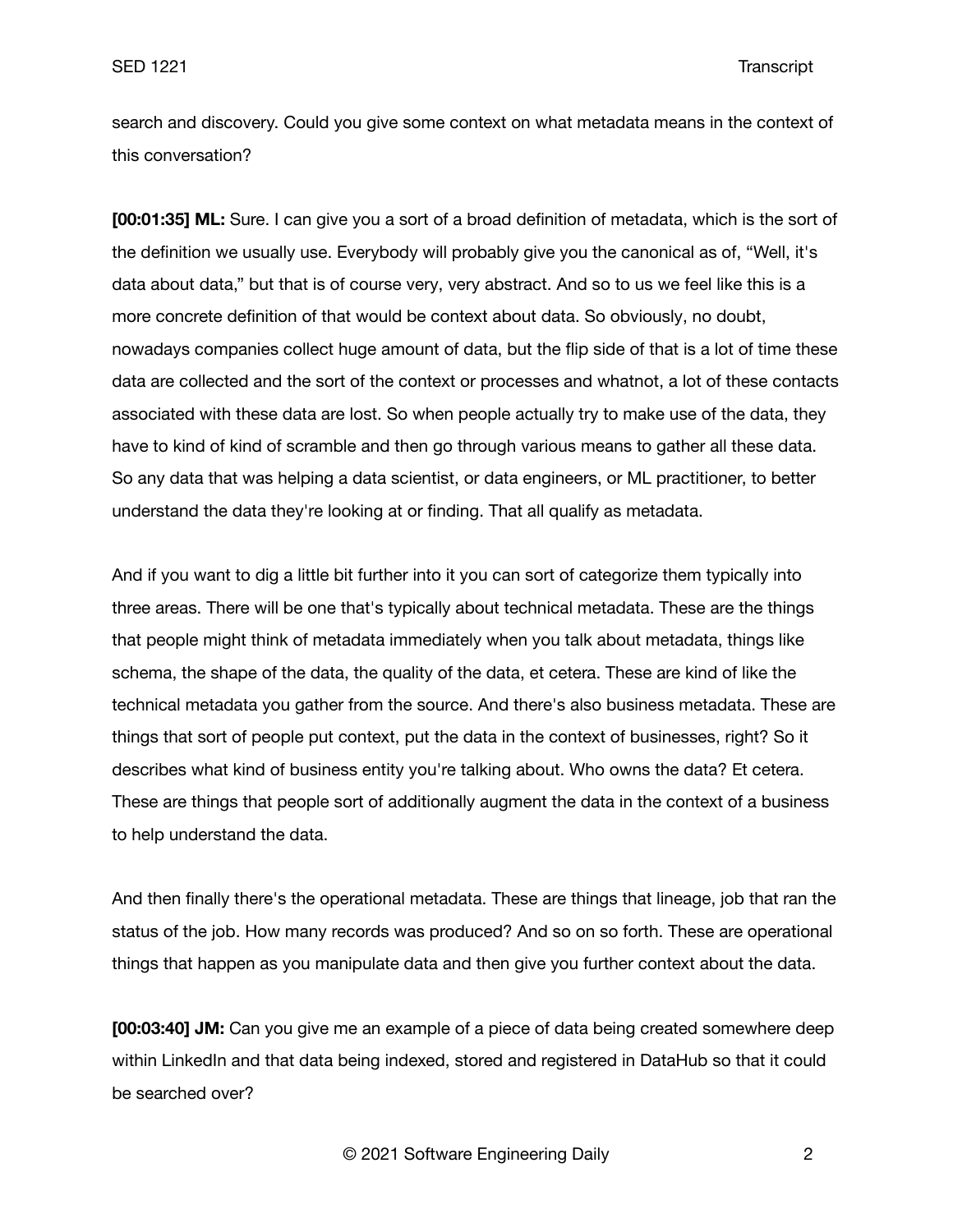**[00:03:59] ML:** Sure. I mean, at LinkedIn – And by the way, of course, we're no longer with LinkedIn right now. So we're speaking from what we learned at LinkedIn before we left, and things might have changed since then, but it's based on our experience so to speak. So at LinkedIn, pretty much every piece of data was essentially indexed in the search index so it can be found. This includes both your online, your near-line, your offline data sets, right? So it's not just this data living in data warehouse.

And then actually majority of them are sort of called derived data, right? These are things that are the raw events and the raw user profile and what not that get processes, processed then and to transform into other things. And those are the ones that are a lot of time even harder to find because these are things that generally doesn't have a sort of a prescribed way of storing them or organizing them so to speak. And all of these things is gathered and then surfaced through DataHub to help people to find the sort of data that they would like to use.

**[00:05:04] JM:** So how does the storage system of DataHub compare to something like Elasticsearch, where Elasticsearch can index vast quantities of data? How does that compare to DataHub?

**[00:05:18] ML:** So one part ofDataHub is actually powered through Elasticsearch directly. That is kind of the main search experience as you speak. But as we talk , if you take a look at the DataHub architecture, it actually has multiple indices. One of them is the search index and the other one is the graph index, which allow you to link relationship between different entities, as we call them data assets, different type of data assets and so on. And there is also the sort of the value key document store which are serving the raw metadata without the index, right? These are raw metadata that surf through API, then people can make use of them directly. So it is kind of an amalgamation of different indices and different systems into one and surface that through an application known as DataHub.

**[00:06:05] JM:** Give me a description for the top level usage of DataHub. If I'm a data scientist, how am I accessing a piece of data in DataHub?

© 2021 Software Engineering Daily 3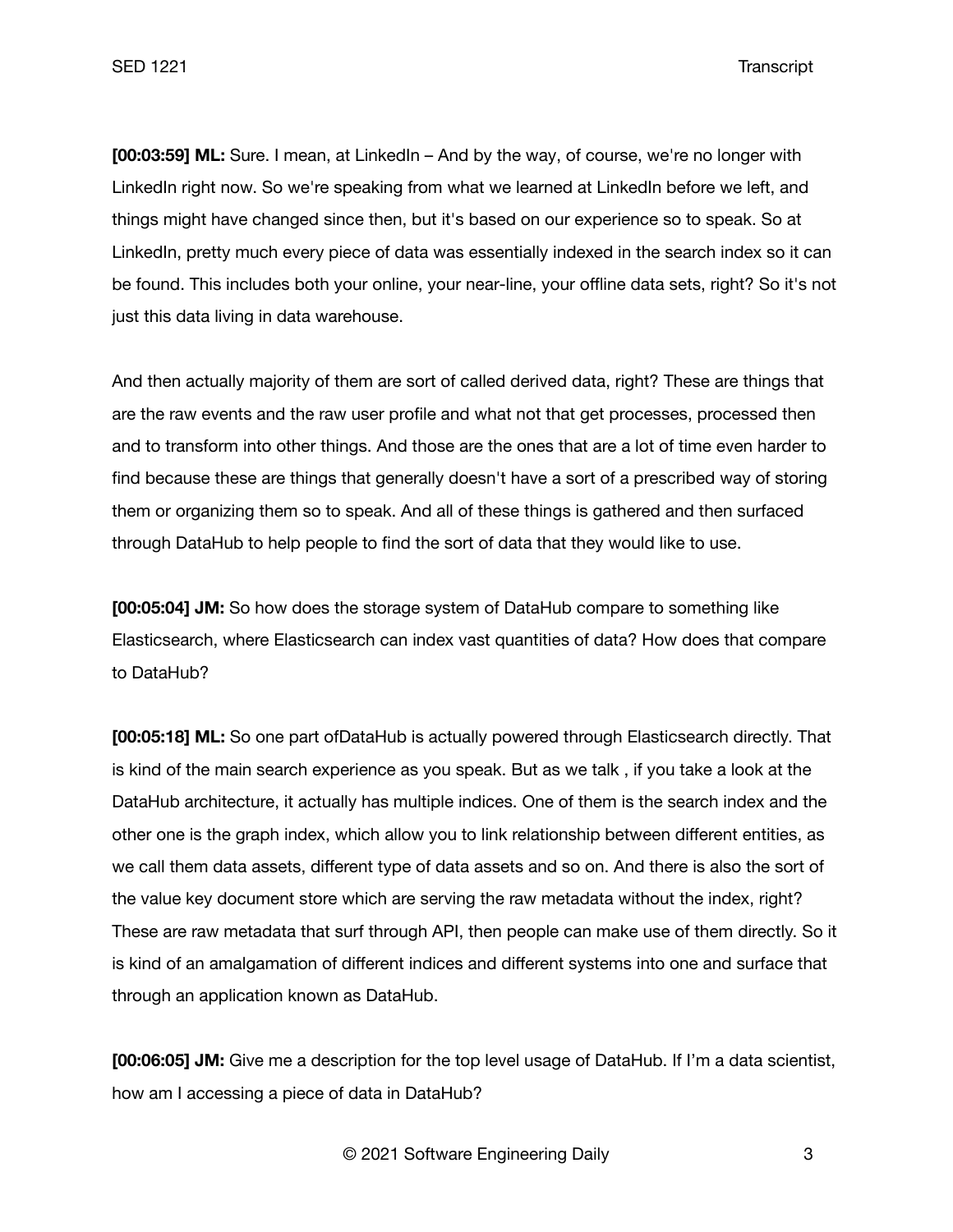**[00:06:18] PG:** I can take that. So data habit LinkedIn majorly consists of two parts, right? One is the core metadata engine part and then the application, which is really the DataHub, which consists of the UI. So most of the users like data scientists analysts come to that for various applications, like one is the primary thing is search and discovery. So as a data scientist I am interested to know like, for example, anything that related to page view data. Where is this located? Like how many variations does it exist? Or what different data systems? Like do I need offline data warehouse replica or like an HDFS data set or a dashboard? Like what kind of form does it exist and like what can I leverage already what's available in the system? This is how a typical classic use case of how data scientist uses DataHub.

**[00:07:10] JM:** Let's give a walkthrough of the architectural components of DataHub and kind of explore how it fits into an overall data engineering stack. And then we can talk a little bit more about the use cases that we've outlined. So maybe you could just put DataHub in context of a typical data engineering stack with databases, a data lake, Kafka, these different things, and then talk about the architecture of DataHub specifically.

**[00:07:39] ML:** Sounds great. Yes. So DataHub by its name is the hub, and then we hope it to become the central hub of gathering all these metadata. And if you look at the data ecosystem, you have various things that either store data and at the same time metadata or produce metadata. For example, your database will be a typical place where it contains all sorts of different metadata. Your job, the airflow jar, for example, right? It will contain, will produce a bunch of metadata in the form of lineage and whatnot. These things are not necessarily stored explicitly but they are produced as the job was run.

So all these different metadata sources, they produce metadata and then send it to DataHub for indexing and processing through Kafka. So all the messages come in near real-time into the DataHub, you can, we'll call the injection layer, where these things come in and then get processed and then store in the formation document store, the data key value store in its raw format.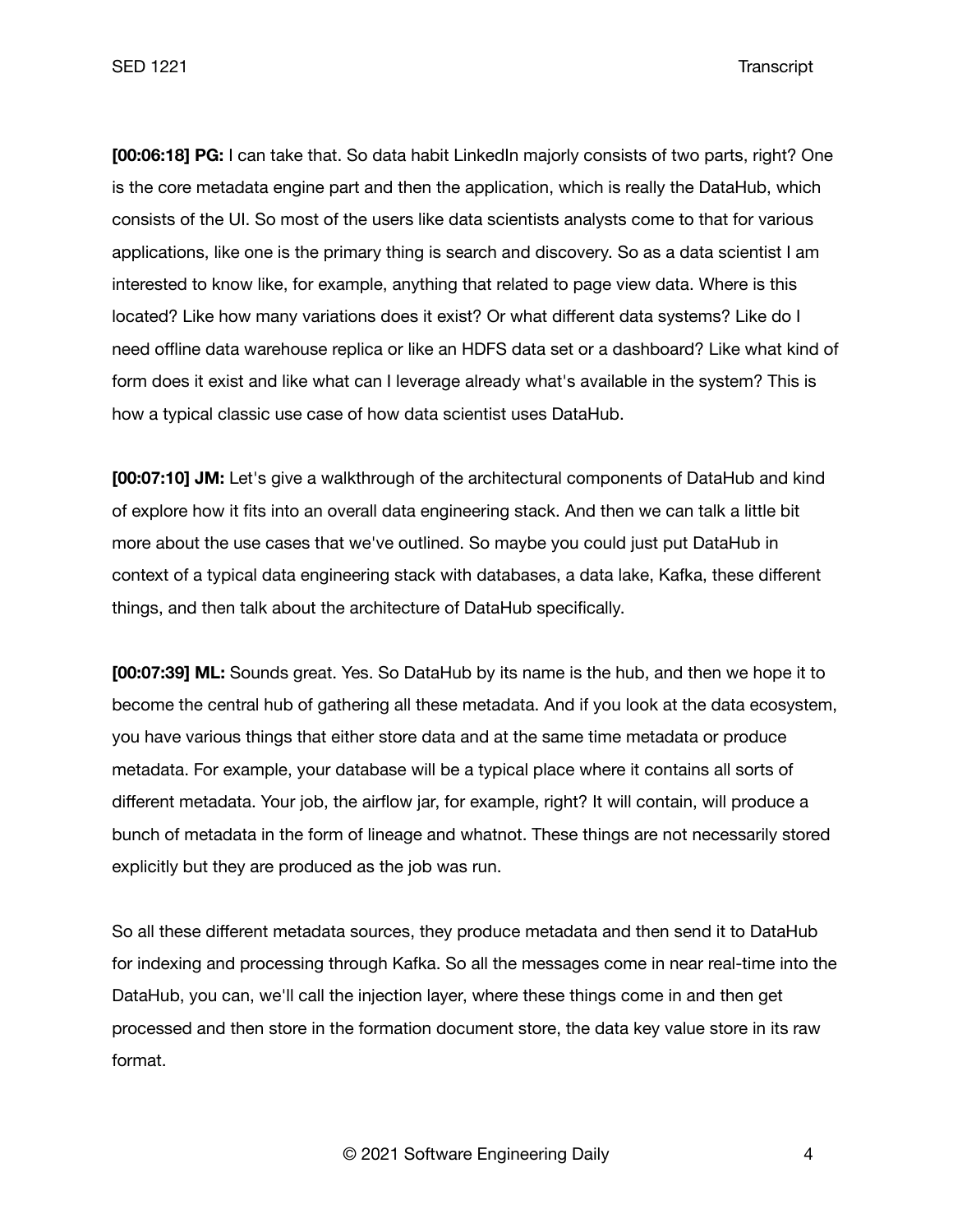As it's stored, it also goes into this indexing layer where it basically index the interesting part of the metadata that you would like to search. Or if you like to traverse the graph, it goes into the GraphDB as well. So that's kind of the indexing layer. And one thing to note as kind of a major difference between DataHub and other systems out there is the stream-first approach, right? So the ingestion like I mentioned is already streamed coming in. And then you have the indexing layer, which also depends on this metadata change stream that's coming out of the system itself. So everything is stream-based if you will in that sense when we communicate different changes in metadata. And which means you can potentially also create additional application that depends on this metadata change stream. For example, if let's say hypothetically if you care about the ownership of a particular data set, if that gets changed, you want to be able to notify immediately. So instead of pulling the API and try to wake up every day to see whether the ownership has being changed, you'll get notified immediately through the change stream. So that's kind of the sort of ingestion and indexing layer. And then finally there's the serving layer of the metadata. So you have a REST-like API that basically serve these metadata for the application themselves. And then also more and more so it's moving towards kind of a GraphQL-based API because that sort of fit nicely with the metadata graph that powers DataHub.

**[00:10:18] JM:** Could you differentiate what DataHub is versus a data lake?

**[00:10:27] PG:** Sure. I mean, one way of looking at it is you can say, "Hey, look, DataHub is essentially a metadata lake where you basically put your raw metadata in and it processes it so you can then use the processed data or, in this case, metadata to further your various applications." That's one way of looking at it, but they serve very different purposes, right? Your data ecosystem – Your data lake is the place where you put most of the time unprocessed or unstructured data for further processing. And DataHub in this sense is capturing the metadata as you sort of process your data through various data components including your data lake, right? I mean, if it's data warehouse, it's also the data warehouse metadata coming through.

So it's not easily comparable. I don't think they are the same thing. So it's not quite as though the comparison can make. It's more like a symbionic relationship. You have your data. Great,

© 2021 Software Engineering Daily 5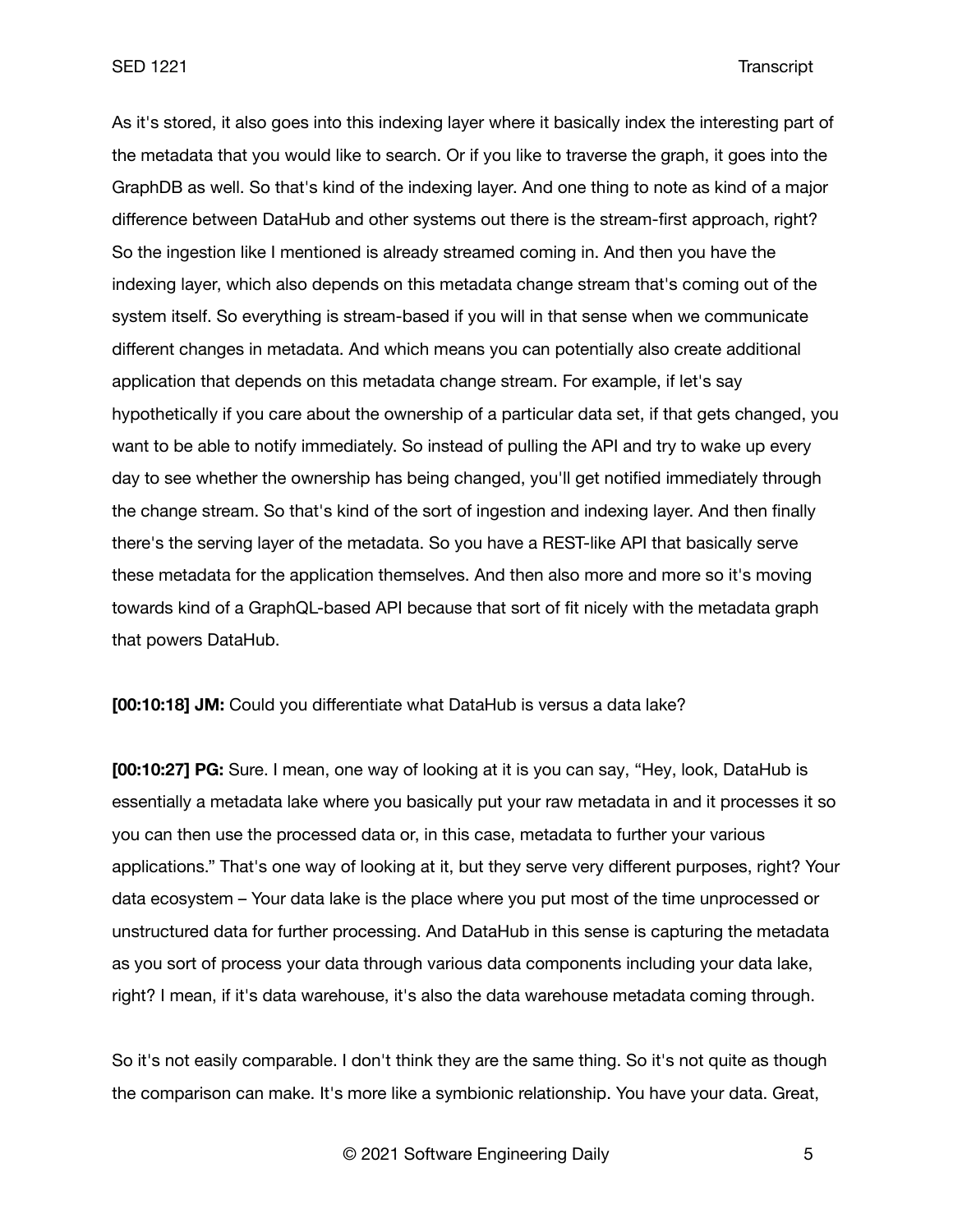you can store as much data as you want to. But if you don't organize it and if you don't have a way of indexing it, then your datalake quickly become the so-called data swamp.

**[00:11:33] JM:** So you use DataHub in collaboration with a data lake.

**[00:11:39] ML:** Yeah. Actually, a slightly better analogy would be think of your data lake as your library, shelves in your library where you basically put all sorts of books there. But if you don't have that catalog or the index of your library, then it's going to be very, very hard to find things in there or unless understand how things are categorized or related to each other. So that way it's kind of augment your data lake and help you to get the best, most value out of it.

**[00:12:09] PG:** I just want to add. At the core, DataHub started purely as a data catalog, right? It was cataloging all the data ecosystem within your system including data lakes, data warehouses or metrics, dashboards, models, everything, right? That's how the primary purpose is to catalog everything and build insights on top of it for increasing your data productivity and governance.

**[00:12:34] JM:** How do you define the term data catalog?

**[00:12:37] PG:** So data catalog is really a kind of like an index on top of your entire data ecosystem, right? Like you aggregate like many times like based on your use cases and the technology choices and things like different organizations. Even within the same company use like different data technologies for specific things. Like for example, your machine learning architecture could be a machine learning data stack, could be slightly different than your analytics stack, or your dashboarding for business users could be very different from then your dashboarding for business metrics for experimentation and things like that. So the data catalog is something which can aggregate all this metadata into one place and like connect all the necessary relationships between them to make like meaningful insights on top of this metadata.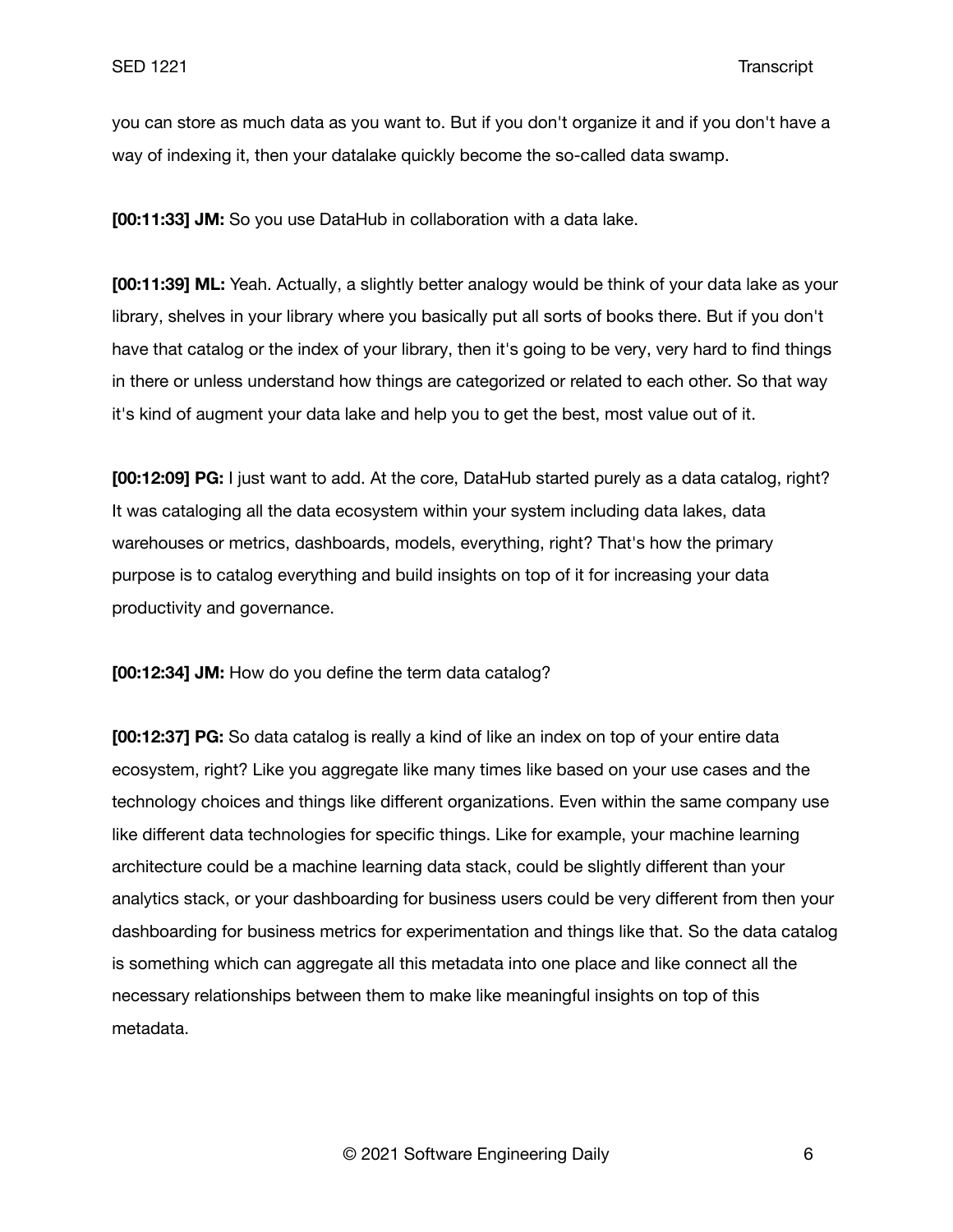**[00:13:25] JM:** Got it. So I think we kind of glossed over the actual architecture of DataHubs. We talked a little bit about the ingest. We talked a little bit about the indexing, but we didn't really go into the actual architectural components and, for example, how it serves queries. Can we just dive a little bit deeper into the internals of the architecture?

**[00:13:49] ML:** Sure. Like I mentioned before, there is the API layer which basically serves the metadata. So the API layer, think of it as kind of trying to present this metadata graph back to you. So as the application itself, you can sort of traverse the graph to find the stuff that how things are related and what not. So, internally, it will sort of delegate a different sort of query pattern to different indices. Right now it's more of a kind of a somewhat manual process. As you program, you have to choose which index you have to use depending on the sort of the query pattern. So to sort of make it most efficient to answer that sort of question. But in the ideal state you want to be able to have all these things automated. So depending on the query pattern come in, you go hit different indices just to best serve these queries.

**[00:14:42] JM:** But can you talk a little bit more about like what databases does it use under the hood and those are managed?

**[00:14:48] ML:** Sure. I mean, when we design this, we try to design it in such a way that some of these things are pluggable to a great extent where you can implement specific instances of it. And this is also due to the fact that LinkedIn has a lot of its own proprietary stuff internally, right? The proprietary data technology. For example, we have our own proprietary document store called Espresso, which if you open source, then nobody will be able to use that particular technology per se. So what DataHub architecture, when you look at it, it does have all these abstraction layer where we call it data access object, DAOs, which you have right explicit implementation depending on the specific data technology you want to use. So in the open source example, the document store is built on top of MySQL for example. And then the search engine is built on top of Elasticsearch. And then the graph engine is built –So the GraphDB is built on top of Neo4j. But internally all three of them actually has its own proprietary implementation. So that's how we make this thing work between internal and external so to speak when we're working on LinkedIn.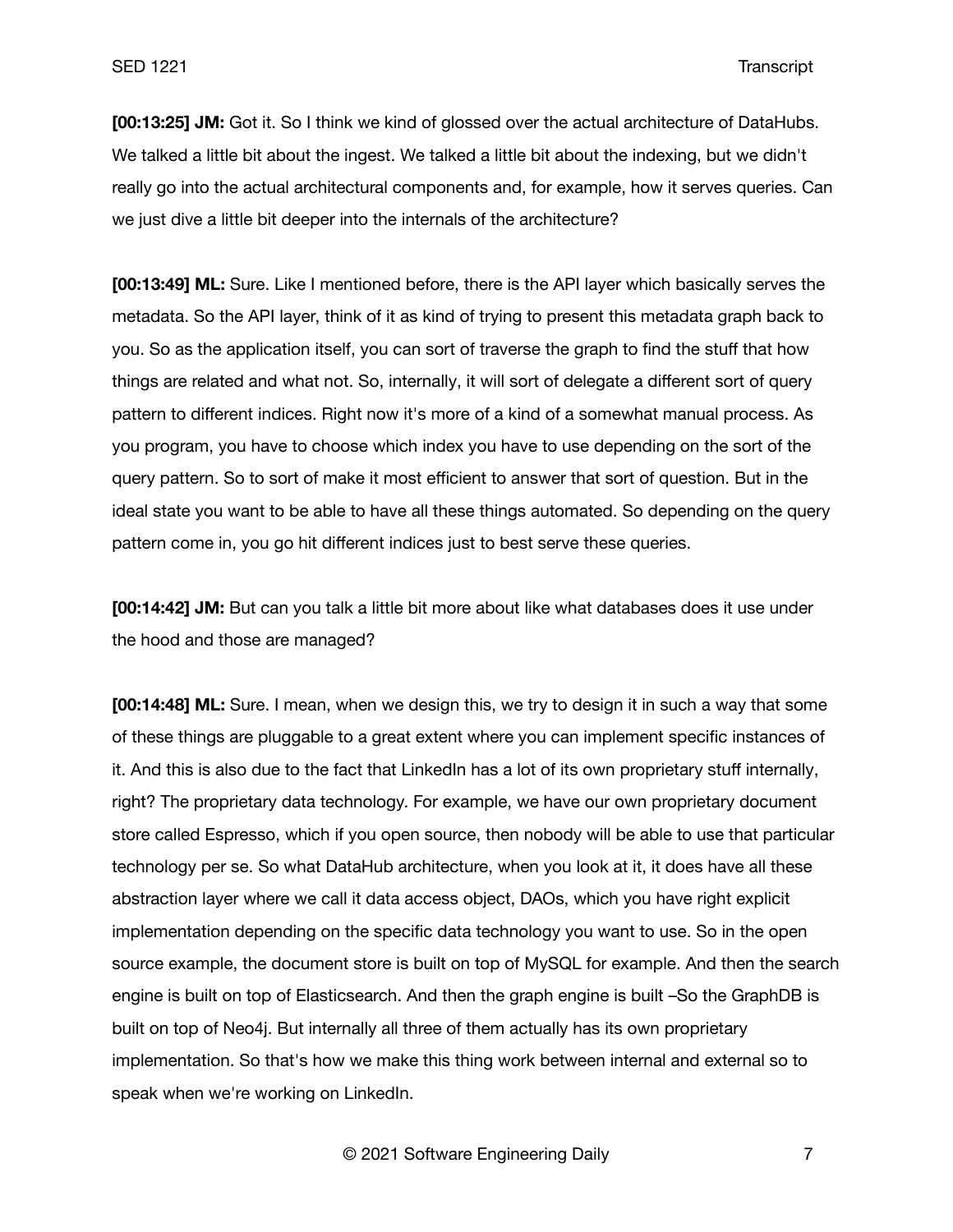**[00:15:56] JM:** So the data that gets ingested by DataHub is typically coming either through Kafka or through just batch jobs? How does the data get ingested by DataHub?

**[00:16:12] ML:** Sure. The standard interface is through Kafka, but there are certain things that are best written as batch, right? I mean, not every system will have a real-time metadata string coming out of it. So they are called a "crawler-like system" which wakes up regularly and then scan the system and get the metadata. But what it does is turn around and basically meet a bunch of Kafka events pretending it to be kind of a stream-based producer as well. But of course not real-time in that case. There is also API. Like I mentioned, API way of updating metadata and whatnot, but these are more oriented towards human-authored metadata, right? So people who come to DataHub and then update certain metadata that go through API. That doesn't go through stream typically. So that's how you can get the ingested metadata from various different sources.

**[00:17:09] JM:** Can you give another example of a user developing an application on top of DataHub? Perhaps a machine learning application or some application that would need to fetch more data from DataHub on a regular basis.

**[00:17:27] PG:** So a very good example, I can give a couple of them. So the metadata is like common part of like multiple data applications, right? One example is like your dashboards. So a dashboarding system at LinkedIn requires like, for example, like what are my upstream metrics and who are the owners for it or whatever is created into this dashboard? Which of these dashboards are certified or not? All this is part of the metadata. And like in the dashboarding application itself it would have like a repeated patterns of like a search index requirement or a key value store and things.

So at core, a dashboarding system at LinkedIn was also built on the same DataHub backend and while surveying a very specific use case of dashboarding. A similar example is the AI DevOps system at LinkedIn, which also requires like, for example, search indexes of all your models and what are the features connected to it or what are the data sets? Who are the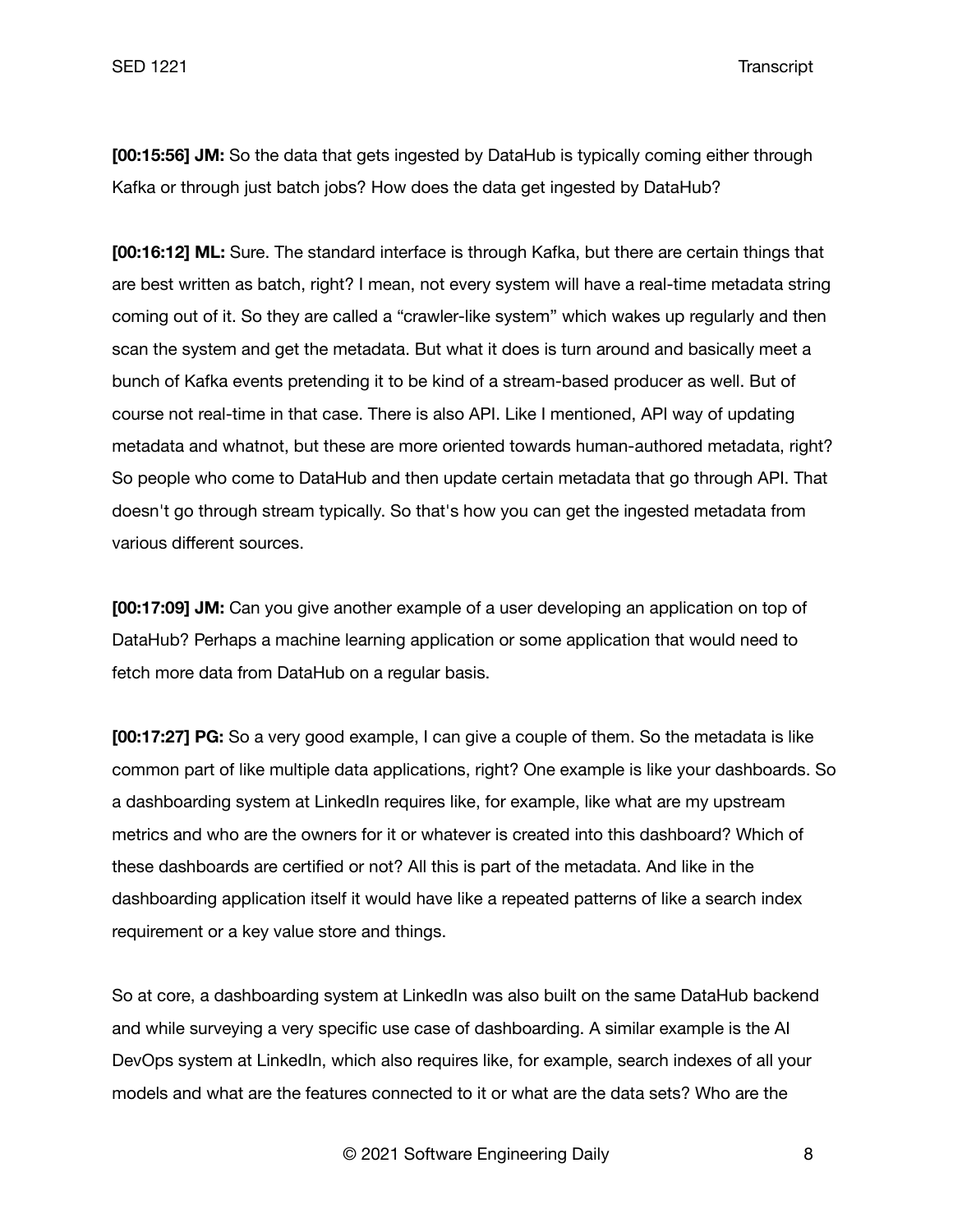owners and things? So there is a lot of repeated pattern of metadata across these systems. So they also use the core metadata engine of DataHub, which is called generalized metadata system. Yeah. So these are two examples which were very popular like beyond multiple other things which were used at like LinkedIn built on top of DataHub.

**[00:18:48] JM:** Let's talk about the company that you're building around DataHub, so Metaphor. What's your intention with the company? How do you expect to productize DataHub?

**[00:19:00] PG:** Good question. So when we open sourced DataHub, and we see a lot of patterns of requirements across metadata management and the kind of applications which come across. So they ranged all the way from like search and discovery applications, to some governance applications, or using it purely as a metadata store to power up like other data applications like what we mentioned. But as you can see like not just with DataHub, like there is a growing need for a good data catalog with like discovery aspects across the industry. You can see like other popular projects like Amundsen, which is also around the similar data catalogue and discovery space.

And what Metaphor really identifies is a vision of like – Is to bring this data cataloging or a discovery solution to multiple companies with minimal effort. Most of the open source solutions, what we built still require like a good amount of like effort in terms of integrating or even on ongoing basis of maintaining these ecosystems. So Metaphor would definitely focus as a company would focus on building a hosted, , fully hosted cloud solution which could give many more companies a direct access to a good discovery solution right out of the box.

**[00:20:21] JM:** Gotcha. And what would be the process of onboarding? Because it's a lot of data, and typical company has you know data all over the place or at least they have a data lake with a ton of information in it.

**[00:20:38] PG:** So usually like our integration touch points are based on the underlying data technologies what you have in your stack. So our primary focus would be obviously to go

© 2021 Software Engineering Daily 9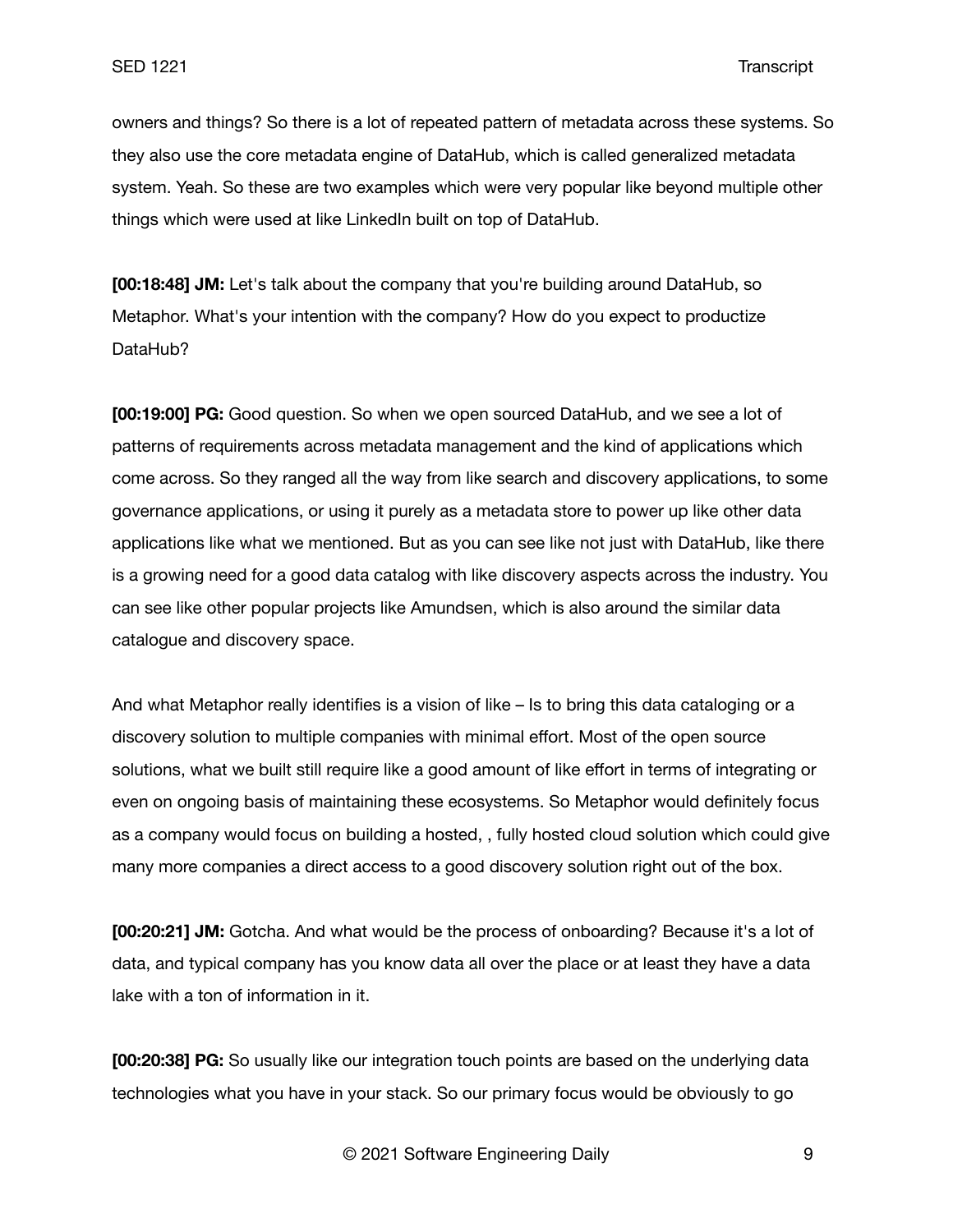behind the most popular data technologies like, for example, Snowflake, or DBT, or dashboarding things like Tableau, Looker, or even like direct integrations with Databricks, kind of like data lake solutions, so that users would need to do like minimal, almost like a one click button kind of approach to integrate with Metaphor's solution so that they can get the discovery out of the box.

**[00:21:15] ML:** Yeah. And for a system that require customization, we also make it easy for you, for people to be able to publish custom metadata that are suited for their particular companies and whatnot. But that obviously will require some additional work, but we will try to make it as easy, as smooth as possible for them to integrate there as well.

**[00:21:38] JM:** Tell me a little bit more about metadata management at LinkedIn and how DataHub gets used in practice.

**[00:21:49] PG:** So at LinkedIn, it primarily started with purely from a search and discovery perspective. This is something which we talked in like in multiple places where when the data explosion started happening at LinkedIn, the primary problem there as these data engineering teams who have to answer, who produce like multiple data sets and like there are a lot of data consumers who would come back and ask like very repeated questions around these data sets and like, "Oh, where is this coming from? Or what is this schema about? Do I have this or is there any recent change?" etc.

So they created the original predecessor of data project, which is Warehouse, which was primarily to index all this information into one place and like create a simple such interface on top of it and like display this content. But as multiple other privacy initiatives came up at LinkedIn, LinkedIn took a very interesting approach of using a metadata system to tag all the compliance-related information to make like very data compliant ecosystem decisions. Like for example what kind of data is PII? What is not? What can be exposed to in terms of access? What can be transferred between one system to another system? What kind of permissions require? Etc. So all this ecosystem is kind of built around the same metadata system, which was Warehouse, which transformed into something called TMS, the metadata store.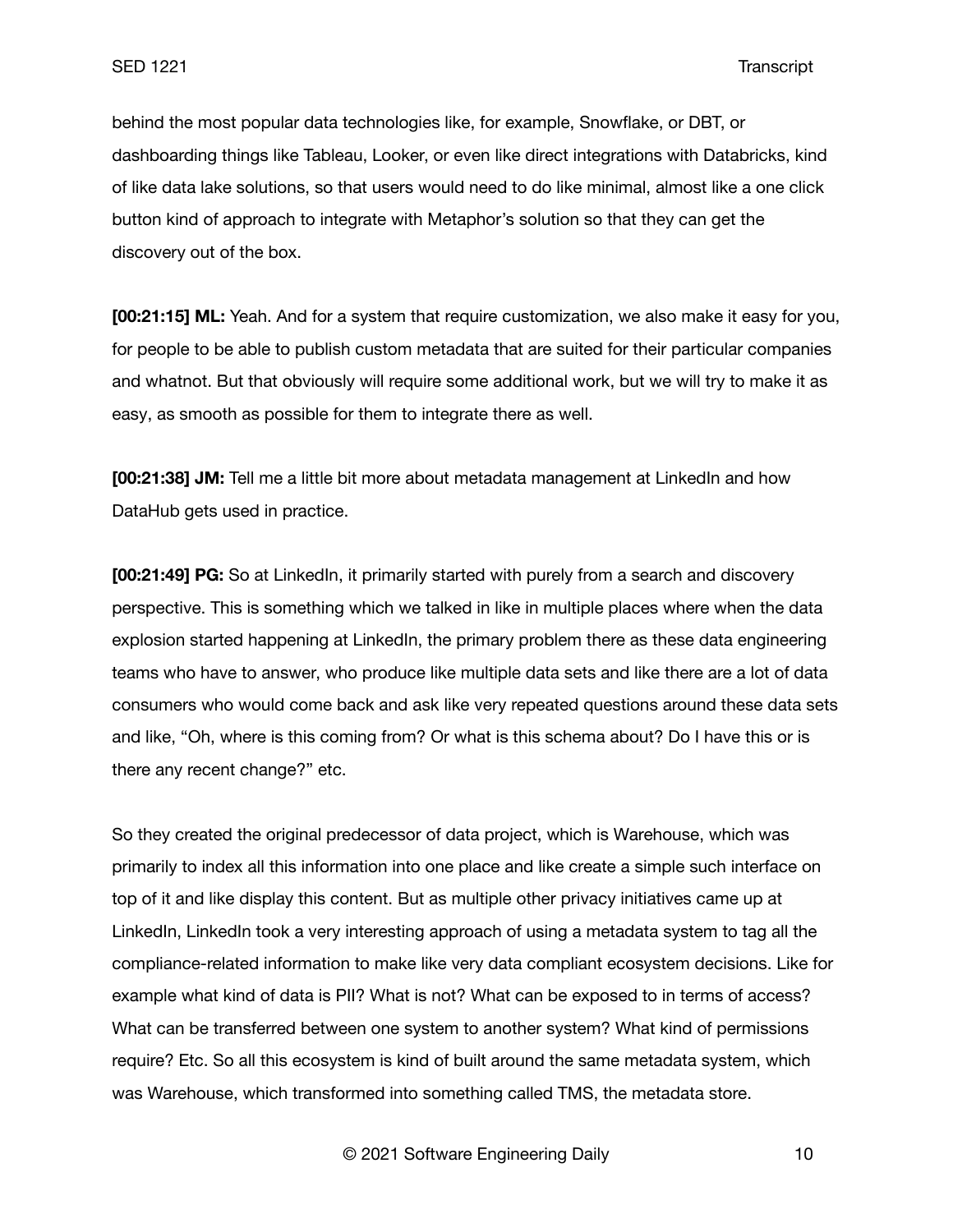SED 1221 Transcript

Then the next level of like data explosion happened with rise of ML and data democratization across LinkedIn where a repeated pattern of the same metadata management requirements started appearing across like different data verticals, like ML, versus data science, versus even GraphQL APIs, etc. So we realize that general metadata management system can be like built, which can be tailored to like multiple use cases under like a repeated pattern, and hence built the back end of DataHub as generic as possible and started using it for all these use cases.

The beauty of it was – A side effect of like using a similar pattern of architecture also created helped us to create a well-connected knowledge graph of all these data assets across like different verticals. Like a typical example would be like if you are thinking about, "Oh, some even stream coming from defined as part of my user clicks and things or page views that gets translated in data lake data set, that gets translated into data warehouse data set and that is also connected to a metric, or a dashboard, or an experiment, etc. All of this metadata is kind of used and linked together to create end-to-end insights of entire LinkedIn's data ecosystem.

**[00:24:49] JM:** So let's go deeper into that example of a click stream. So I'm on LinkedIn, I'm clicking around on stuff, and it's important for LinkedIn to know that I click on this person, I click on that person, I click on this company, I click on that company, and maybe that's useful for filtering through some machine learning model to see what kind of ads to serve me or what kind of job opportunities to serve me. So that click stream is getting created. Maybe it's getting dumped into Kafka. Kafka is dumping it into a data lake. Maybe some job is getting kicked off for that data lake click stream to be put into the data warehouse. And you're saying that all along the way there is additional metadata attached to this click stream information that might, for example, identify it as PII, and this kind of metadata would be indexed in DataHub somewhere along the way. And this indexing in DataHub is going to provide utility in a number of different ways.

**[00:25:55] PG:** Yes. The very typical name for this in the metadata ecosystem is lineage. So every data is set all the way from a click stream to a Kafka data set to all the way into an ML model is kind of linked to like something called as data lineage, and at every stage like different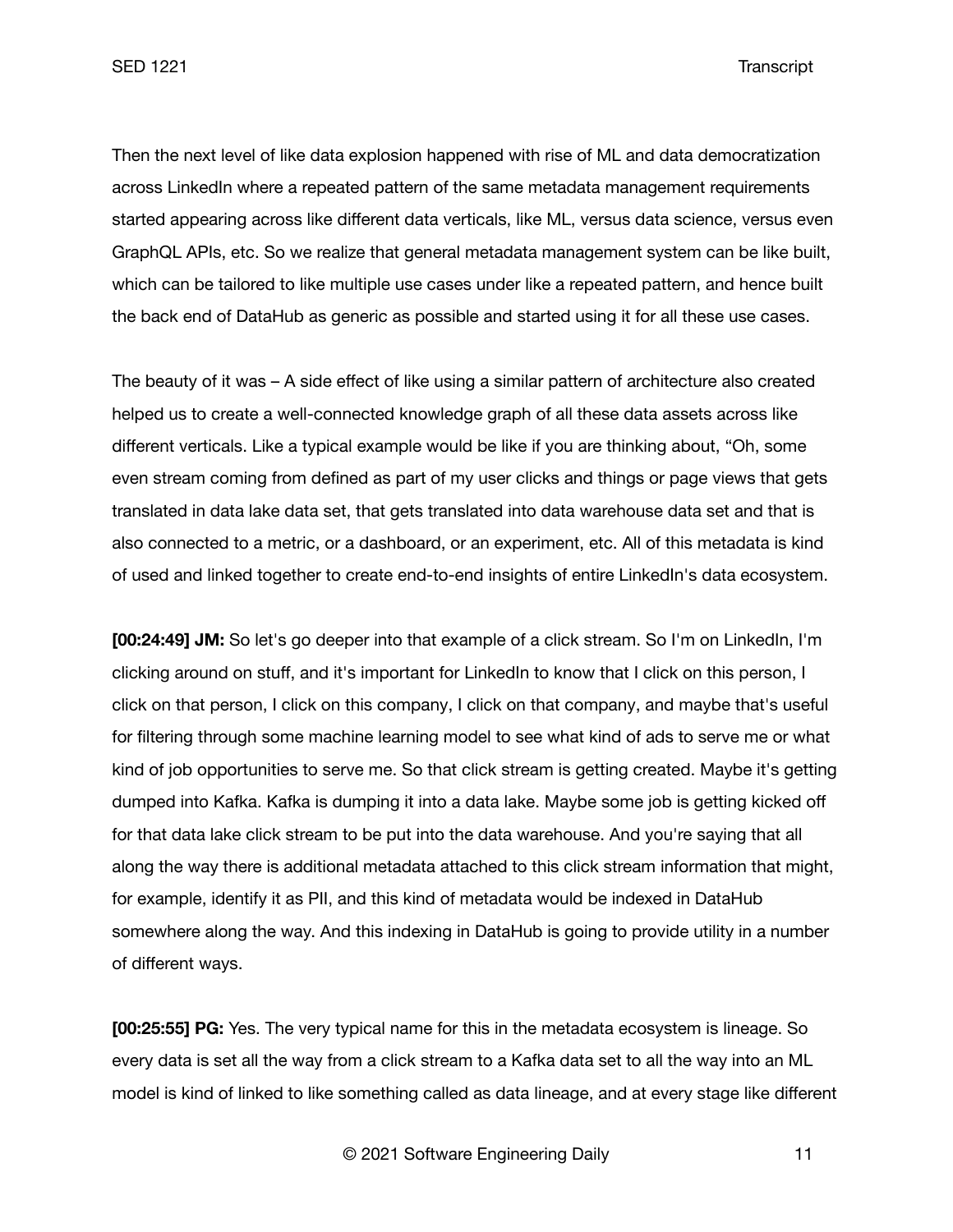types of metadata. Sometimes it's including PII, like compliance-related metadata. Sometimes it's ownership. Like, for example, if you see some changes at, let's say, Kafka level and you want to talk to an owner like what is the reason that changes occur. You would need ownership metadata at that stage. Or you are looking at some delay in processing of a delta lake data set, you would like to talk to the operator of that data set like, "Hey, why there is like operational delay in this particular aspect?" Or a quality check with respect to a metric, like you would like to talk to that particular subject matter expert or something like that. So different types of metadata are attached to these different data assets and you build like an end-to-end relationship graph of the entire life cycle of your data ecosystem. Then that gives you like an end-to-end lineage.

**[00:27:08] JM:** Got it. So lineage is a problem that DataHub also solves. We hadn't touched on that previously.

**[00:27:15] PG:** Yes. Actually, very interestingly, we use the word in general the knowledge graph, which kind of subsumes the lineage part of the thing. So if you think about knowledge graph, like take all your data nodes, and there are key players like, for example, people, like different roles of like ownership, or subject matter experts, or operators, or consumers at each of these data sets and you connect all these nodes together. That gives you a knowledge graph. If you take like one particular item and like traverse it like upwards or downstream, that becomes your lineage. So like in a way, lineage is kind of like a subset of your knowledge graph.

**[00:27:58] JM:** Do you have a variety of ways that DataHub can accept queries? So there are document-oriented queries, graph-oriented queries, complex queries that involve joins and full text search. Can you tell me about the query patterns of accessing data in DataHub and what you've had to build to satisfy those query access patterns?

**[00:28:26] ML:** Sure. So I'll take uh take it to a little bit high-level in terms of categorizing the query into the source that are sort of generating these queries rather than the exact query patterns. So there is one source. I think it's pretty apparent at this point that there is the sort of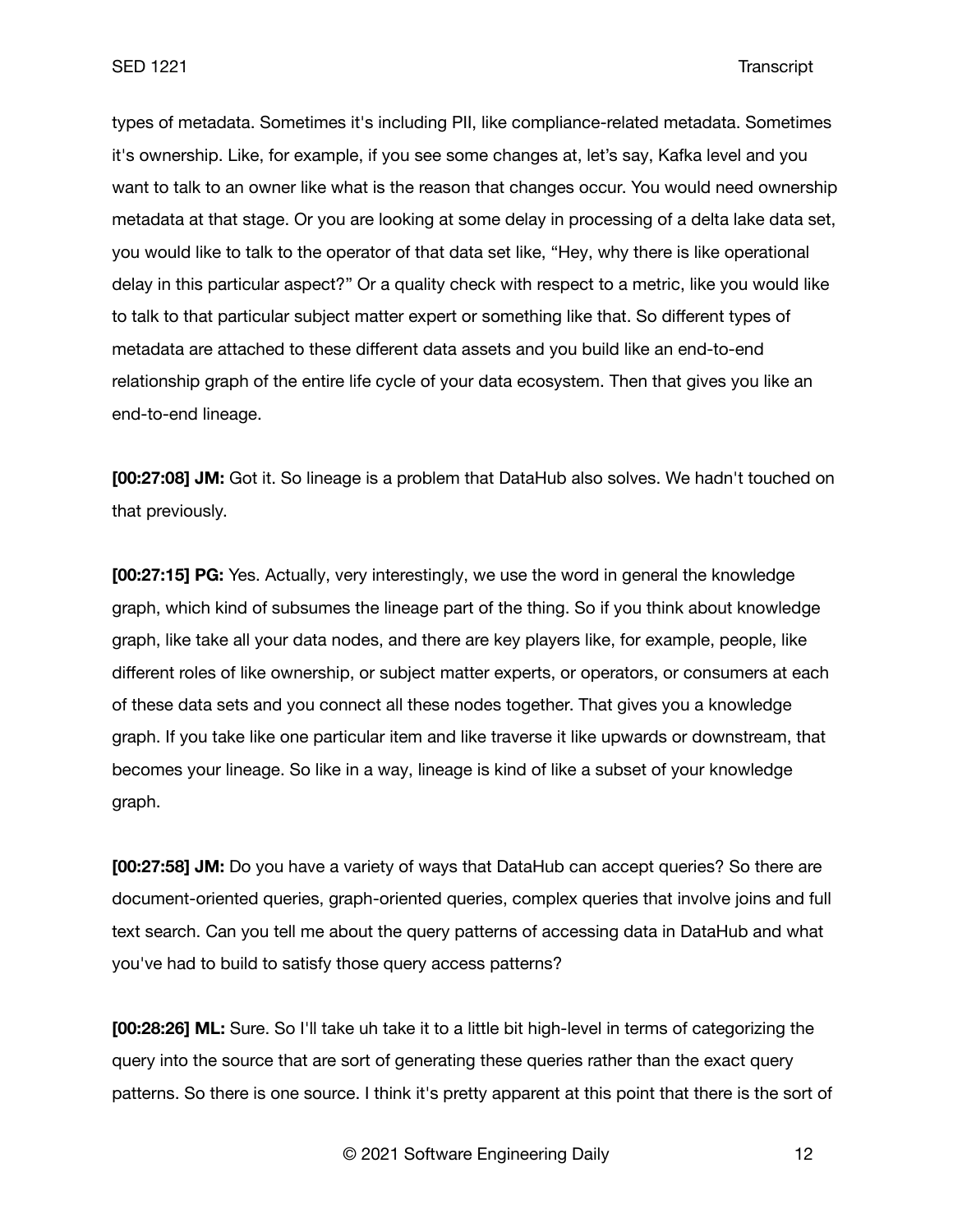the human-generated query, right? These are essentially people clicking through the DataHub web app and then trying to find out things. And these things are typically – There's a search aspect of it, which obviously heavily skewed towards the search index. There is a lot of debugging related stuff, like the linear stuff that we do mentioned before where you have to trace back and see where did something break and all that. That is more of a kind of a graph oriented query. And of course the raw kind of the document faction, all that, that is always going to be there almost in this case.

But one thing to note is this particular source of querying also a lot of times include mutation changes as well, because people generally are the one that's going to really come in and then enrich the metadata through the web app in most cases. So that is one area, one sort of source of query that comes through DataHub. There is also the programmatic patterns, right? These are things that like Pardhu mentioned before, compliance was a big use case for DataHub where there will be jobs and services that essentially have to query the metadata in order to perform certain work. And this sort of thing generally comes more like a sort of a key value retrieval sort of pattern. You already have a very clear idea about the sort of things that you need metadata for and then you just go and fashion the metadata.

Occasionally, there is graph involved when the metadata need to be propagated through various lineage and whatnot. But most of the time, it's more of a kind of a key value retrieval sort of pattern in that case. Your typical REST pattern if you will. And then there's the third pattern which is kind of the analytical patterns, and these are things that you're trying to ask kind of a global questions and trying to perform most of the time asynchronous actions, right? It's okay to take a while to analyze most of your metadata.

And the way DataHub doesn't directly serve these sorts of patterns through its API. What happens is the various data in DataHub get dumped offline to your data lake and then the analytical work sort of work through those data warehouse data sets. And then at that point all sorts of different query pattern, but the performance is not an issue generally in those cases. So those are kind of the three main sources of query pattern that comes through.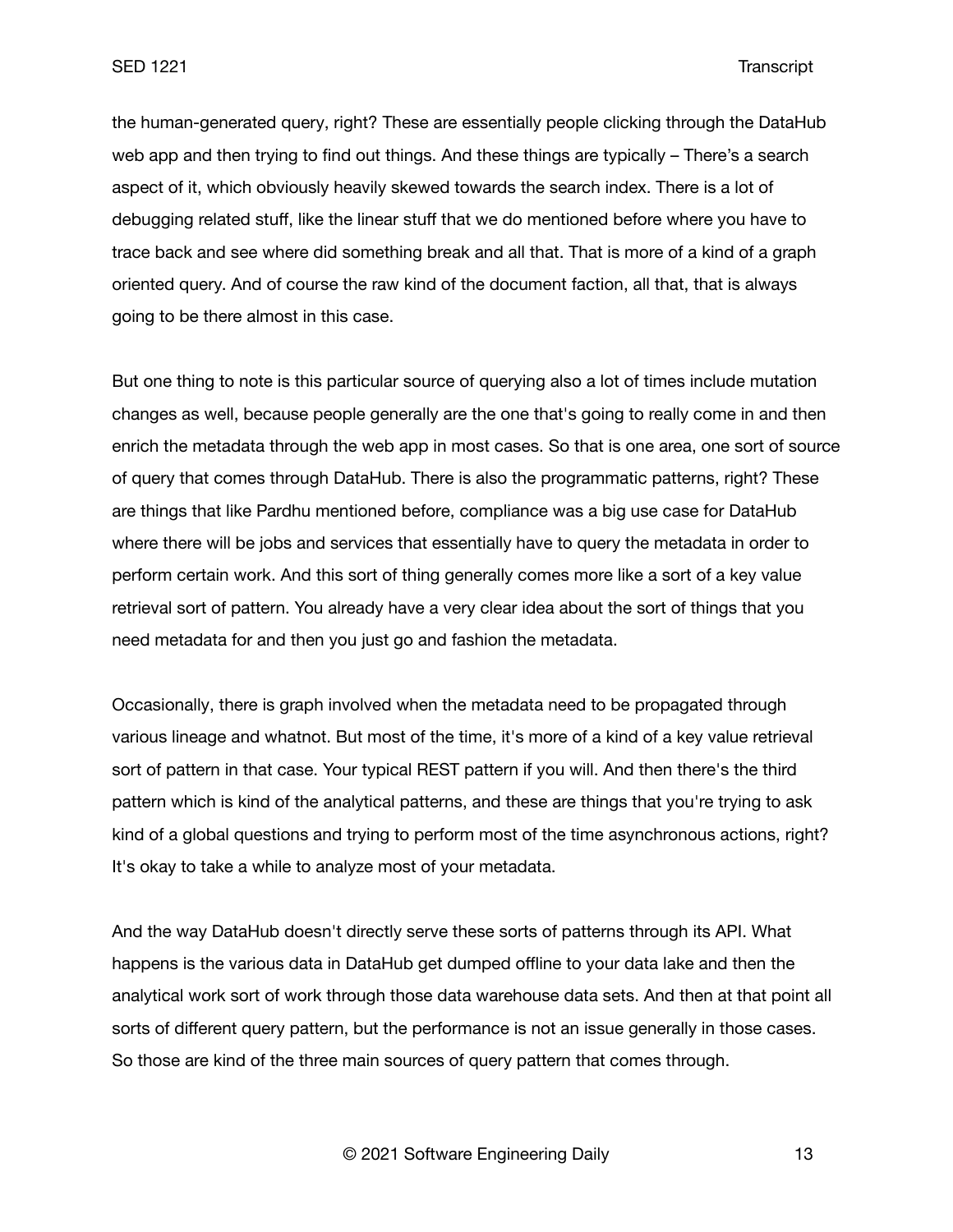**[00:31:09] JM:** How does DataHub compare to the other kinds of metadata solutions that have been developed at companies like Airbnb, or Lyft, or Google?

**[00:31:23] PG:** I mean, if you're talking about like Lyft's Amundsen, or Airbnb's Dataportal, I think DataHub is very much in like similar area, but the only difference was that the primary use case what it solves especially in the open source wall is search and discovery. But the primary difference is DataHub's backend architecture is kind of really next generation level of architecture. There were recent blogs published from LinkedIn as well on this aspect how it compares with like all these solutions out there and how its architecture is like evolved on top of like flaws of like existing like use cases or existing architectures, what we did. In comparison to like other architectures, like this is definitely the next generation. Trying to solve the downsides of what we have experienced building the previous generations of metadata management solutions.

**[00:32:21] JM:** So one thing I'm still a little bit confused about is the difference between DataHub and a traditional data catalog. If I'm looking for a system to index the fields of my data, isn't that the same thing that a data catalog is doing?

**[00:32:44] PG:** Yes. And the primary difference, like I said, DataHub at its core is still a data catalog, right? But the difference is that beyond just indexing the things, you would also index on top of like relationships and things trying to create that knowledge graph and so that you can build like multiple different applications. Not just a search and discovery application.

**[00:33:08] JM:** I see. So it's the interface that you're building on top of it, the data access interface that you're building on top of it that is trying to be the differentiation.

**[00:33:19] ML:** And also just to add a little bit. So the traditional data catalog lacks a couple of things, right? And typically it doesn't do automation very well. So there is a lot of manual work involved in registering data sets and whatnot. Some of them obviously evolved since then. But one thing for the sort of next generation data, kind of sort of the requirement there is to be able to auto ingest metadata from various sources as quickly as possible, as near real-time as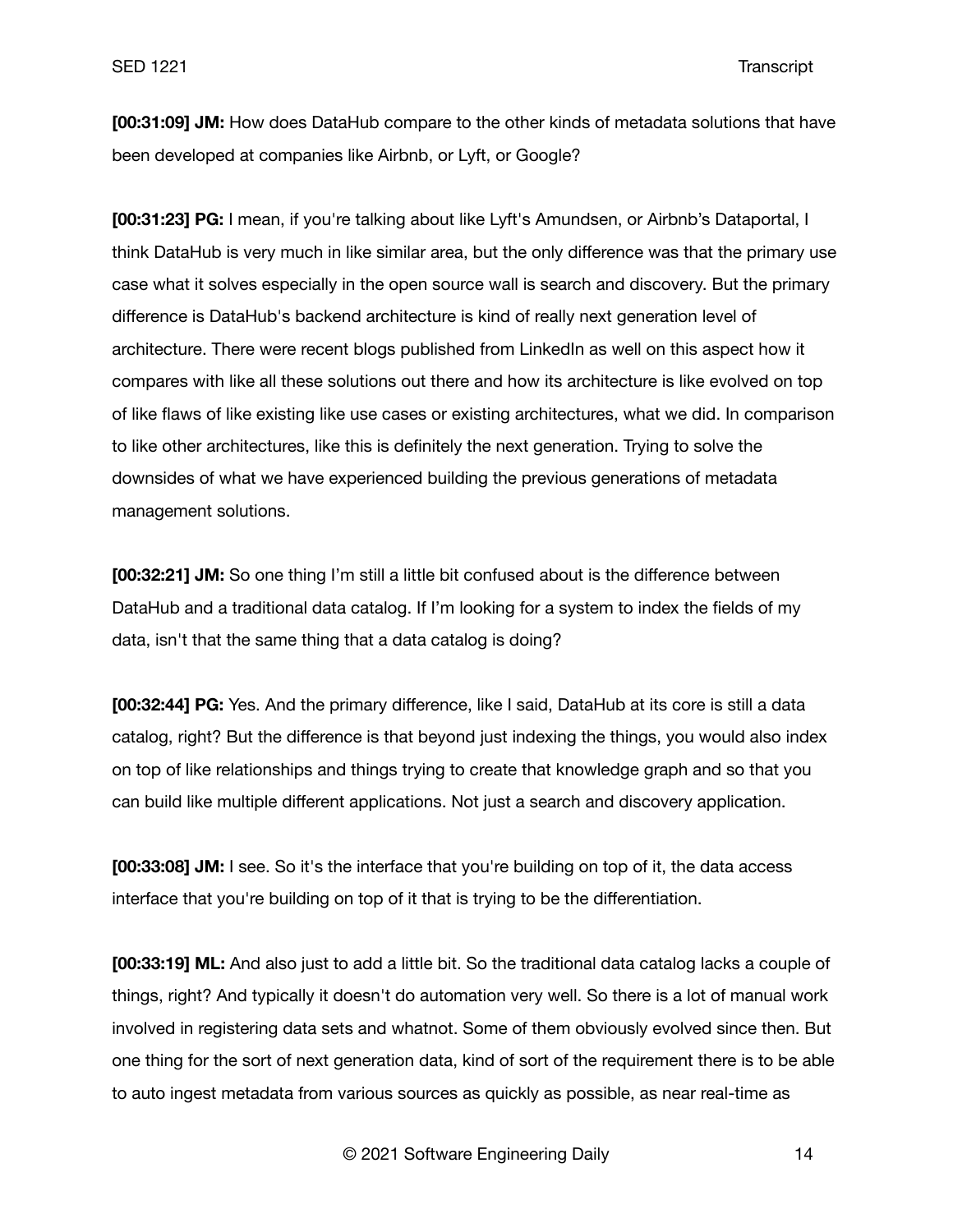possible. But the other thing is sort of the dimension of the breadth, right? So a lot of data catalogs are very much focused on one thing, right? For example, a dataset catalog. So I'm going to catalog just the data set. Or maybe a specific area of metadata for that I think. For example, if I'm a data quality data catalog, I will obviously focus just on the data quality angles of it. Or maybe I'm an axis granting data catalogs, I'll focus a lot on the access side.

But what we discovered over time is that to truly make a data catalog useful, you kind of have to give this 360 degree view of the things that you care about, and that means also, like Pardhu mentioned, the relationship to other data assets beyond just the pure data sets, right? The human aspect of it, right? Who's creating it? Whose technology experts of it? The actual knowledge itself, all the conversation that had happened related to this thing. All of that need to be presented in a way that the user will immediately – Help the user to immediately understand what is going on. So the sort of the next generation data catalog is both responsive. Sort of reflect the latest state of your data ecosystem as quickly as possible, but also rich in that sense it will give you all sorts of different metadata from various different sources to help you better find the things. Or once you found the thing better, understand what state it is and so on.

**[00:35:20] JM:** What happens when a component of DataHub fails? Is there some mechanism for sustaining the system when the flows of data get stopped for a moment?

**[00:35:34] ML:** So I think this is where the sort of stream-based approach helps a lot, because you are able to – For example, if your injection pipeline go down, if you have a pure API-based process, then of course you cannot ingest any data and then where does those data go when the system is down, right? So having something like a stream that allows you to queue up these things and process them based on your processing capability, that helps you mitigate a lot of these sort of transient issues. But then at the same time a lot of these systems that we use are kind of highly available to establish, right? Your search index, your GraphDB and your documents, these are highly available. So we generally don't face any issue in terms of reliability on the raw storage layer per se. But of course things can go wrong at a higher level at many levels. But having sort of this asynchronous nature of the system allows you to sort of isolate yourself from points of value in your systems.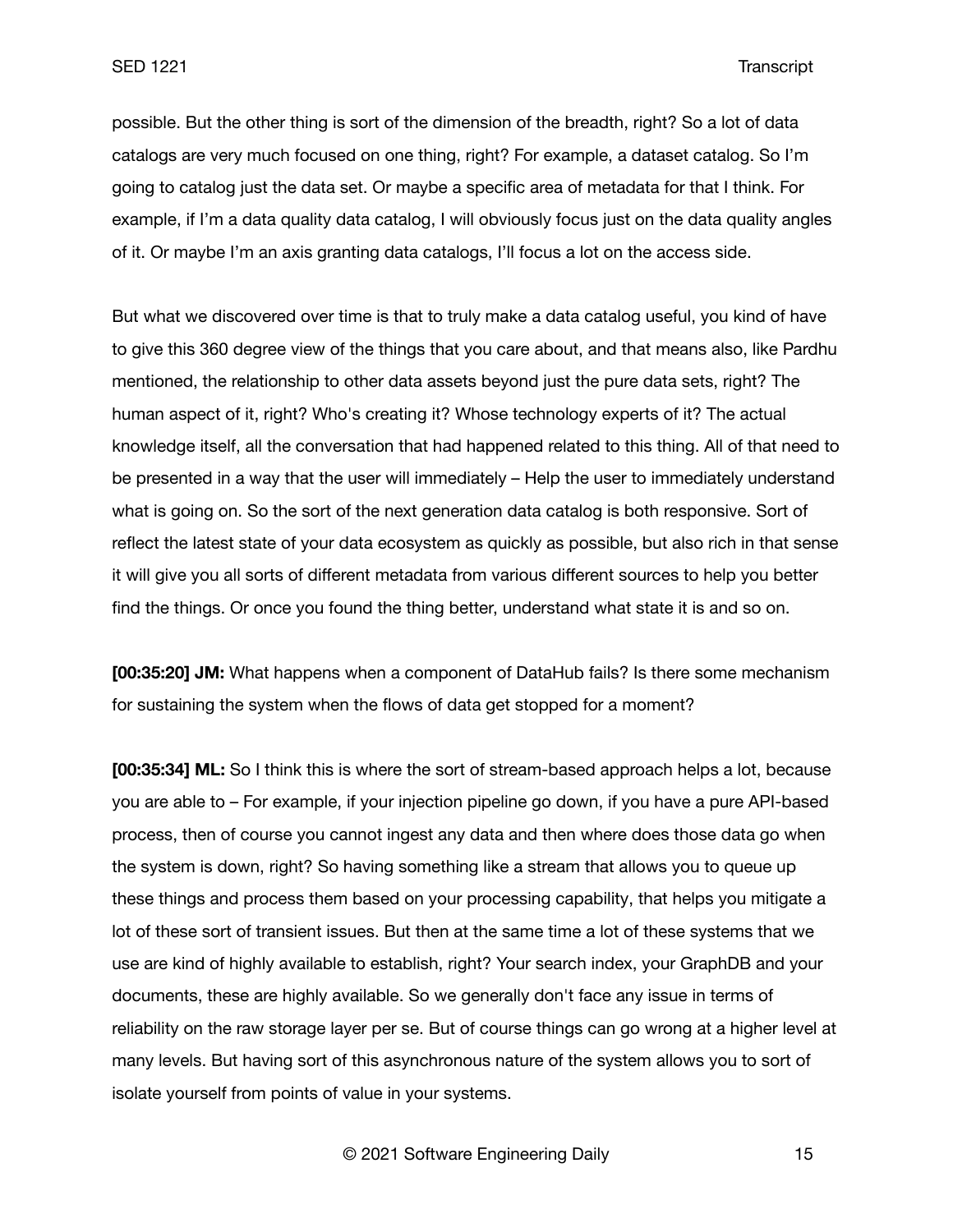**[00:36:39] PG:** Just to add on top of it. The ability for DataHub to support both batch system updates as well as real time updates even if there was any down time in terms of real time updates on things, there is also like a capability to update all of it through your batch crawler and things. It would still be the same. And both the search index and the graph index can be rebuilt on top of your – What's in your key value store information. So there are like multiple levels of like redundancy and like replicability built into the DataHub ecosystem as well which helps that to be like an operating as a separate metadata layer on top of your actual data sources.

**[00:37:21] JM:** Could you give more detail on the stream-based approach that you've alluded to a few times and more context on the advantages of it?

**[00:37:32] ML:** Sure. I mean, at this point, probably all your listeners who are very, very familiar with Kafka and the advantage of Kafka anyway. But, I mean, stream-based in general give you several advantages, right? So first of all this asynchronous nature is of it. So the producer of the data doesn't have to worry about whether the consumer of the data is ready to consume per se. You can just put it in the queue and then just walk away. There is also this buffering effect. So that smooths out spikey traffic, right? So you don't have to worry about provisioning your consumer so that what is API and what not? And to make sure that you can cope with the peak traffic that will be produced by your producer.

And then, of course, Kafka itself is very, very scalable. The stream itself in general is pretty scalable in that sense. You can easily put in more shards and then you get parallel processing going on pretty easily. So there's several advantage in going through that. And then finally of course the example that I gave for the previous question to do was downtime, right? Once you put in the queue, then you can process it at a pace that you want to and then your processor can easily – If it goes down and has to come back up, there will be no direct impacts on the producer. So this dependency isolation is definitely a huge strength of the stream. And of course stream is designed for real-time as that, of course, go without saying that that is a huge advantage over something that is less real-time.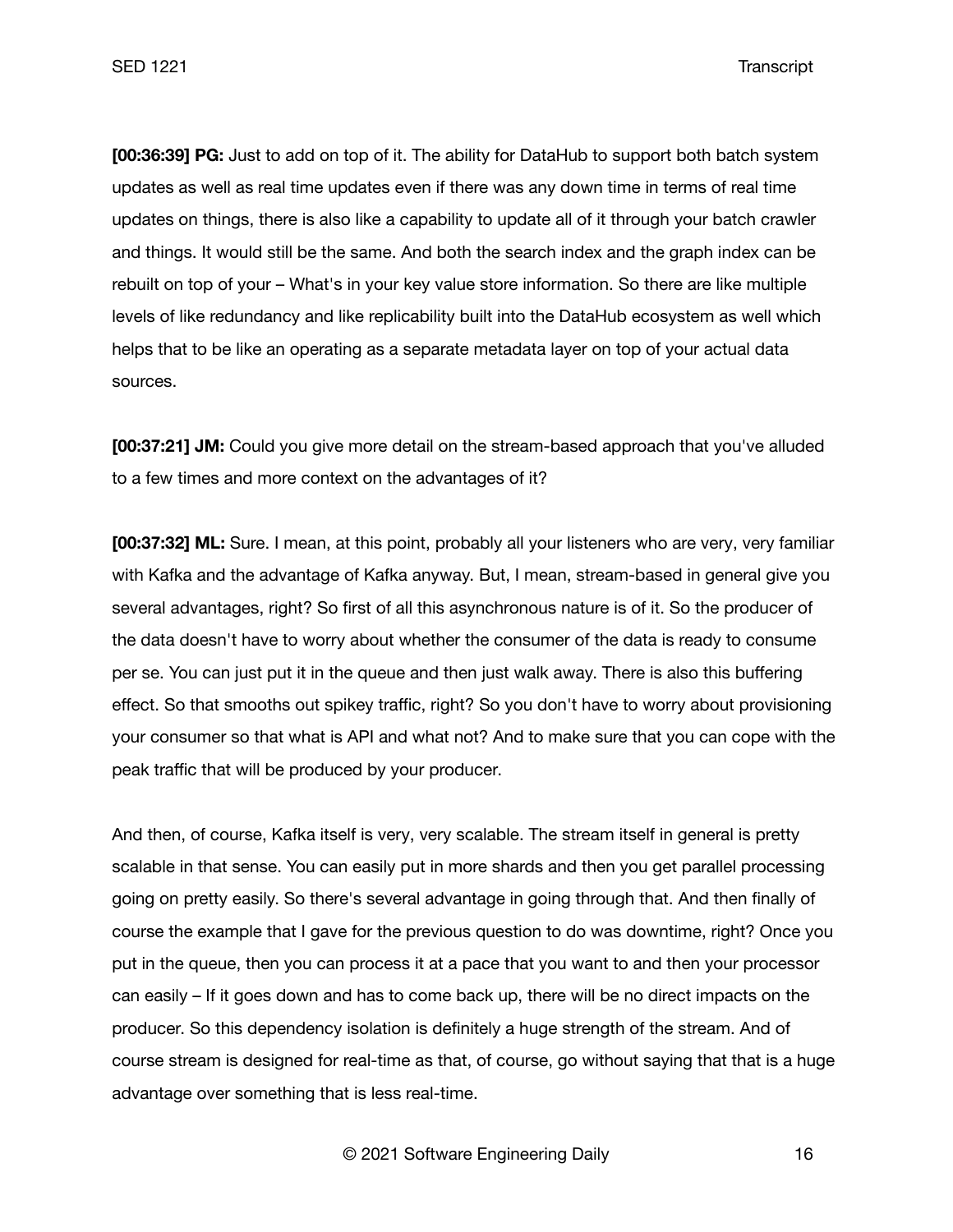SED 1221 Transcript

### **[00:39:00] JM:** What's been the hardest part of designing DataHub?

**[00:39:05] ML:** I think in the case of DataHub inside of LinkedIn, it is a process of evolution, right? So we started off with something really simple and then eventually evolved into something that's generic that can support many things. And throughout this entire process, even though it seems as if we were rebuilding our architecture over and over again, it's a continuum. It's always an evolution. So we never say, "Hey, we have dual stack," and then you know have dual stack working and then turn off yours. It's always the old stack being gradually evolved into the new stack. And that has of course has its own advantage in disadvantages. And the challenge there, the biggest challenge there is how do you make sure as you evolve you don't break people. That is always a very hard thing to do. When you're able to start something that's completely green field, and then of course you have a lot of latitude in terms of breaking changes and whatnot. But if it's in continuous evolution, evolutionary process, even though you have less disruption, but then you have to basically make sure that it's always backward compatible and move people, various player in your ecosystem along with you as you have to make those – Inevitably have to make those breaking changes.

**[00:40:27] JM:** I'd love to hear a little bit more about the company. So as you're starting to talk to users or potential users, what are the problems that they have that they're hoping to have addressed by DataHub or by Metaphor? Or have you started to have proof of concept stuff with customers yet?

**[00:40:49] PG:** Kind of. Like we have been continuously engaging with bunch of customers like beyond what we have seen within DataHub or with like connections like from understanding from LinkedIn. So an interesting pattern is that like multiple companies all the way from like SMBs to like big enterprises are going through a data explosion phase. So like maybe the last decade was all about like data democratization. And we came up with great technologies in various places to enable multiple data users across the company to create new data insights or new data artifacts or assets. But this also created like a second degree of problem where too many data assets in the ecosystem are needed like a little bit more control like or a governed